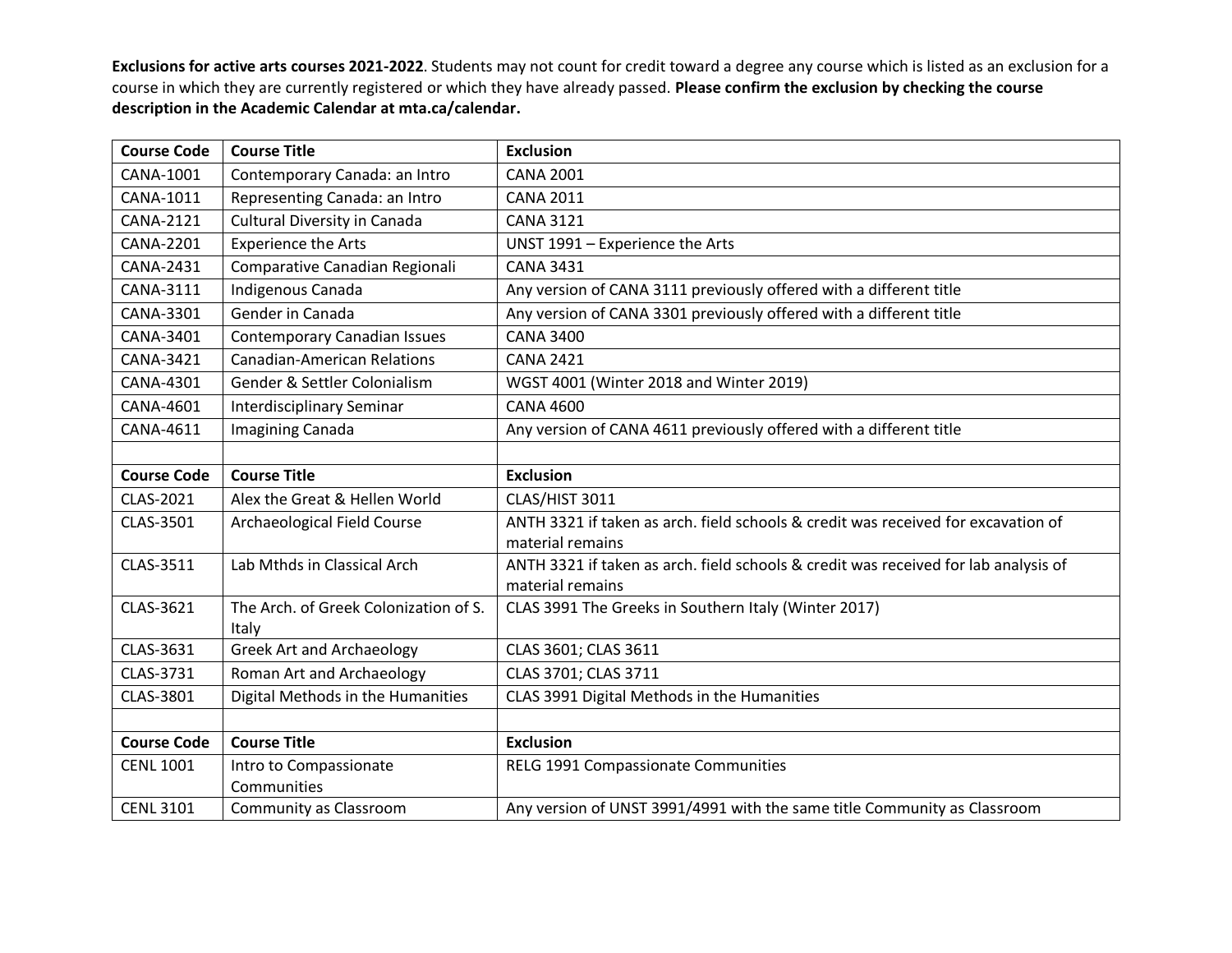| <b>Course Code</b> | <b>Course Title</b>                    | <b>Exclusion</b>                                                              |
|--------------------|----------------------------------------|-------------------------------------------------------------------------------|
| <b>DRAM 1701</b>   | <b>Introduction to Drama Studies</b>   | DRAM/ENGL 2021                                                                |
| DRAM-2161          | <b>Theatre Production</b>              | Any version of DRAM 2161 previously offered with a different title            |
| DRAM-3001          | <b>Dramatic Theory</b>                 | Any version of DRAM 3001 previously offered with a different title            |
| DRAM-3151          | <b>Principles of Directing</b>         | <b>DRAM 3051</b>                                                              |
| DRAM-3161          | <b>Theatre Design</b>                  | DRAM 3061; any version of DRAM 3161 previously offered with a different title |
| DRAM-3201          | Trends in Contemporary Theatre         | DRAM 3991 Trends in Stage Performance; any version of DRAM 3201 previously    |
|                    |                                        | offered with a different title                                                |
| DRAM-3301          | <b>Intercultural Theatre and Drama</b> | DRAM 2991, 3991- Intercultural Theatre and Drama (Winter 2015 and Fall 2016)  |
| DRAM-3841          | Modern Canadian Drama                  | <b>ENGL 3991 Modern Canadian Drama</b>                                        |
|                    |                                        |                                                                               |
| <b>Course Code</b> | <b>Course Title</b>                    | <b>Exclusion</b>                                                              |
| <b>ENGL-1201</b>   | Intro to Prin of Lit Analysis          | <b>ENGL 1001</b>                                                              |
| <b>ENGL-1501</b>   | Introduction to Poetry                 | <b>ENGL 2011</b>                                                              |
| <b>ENGL-1701</b>   | Introduction to Drama Studies          | DRAM/ENGL 2021                                                                |
| <b>ENGL-1801</b>   | Intro to Prose Fiction                 | ENGL 2031; ENGL 2041                                                          |
| <b>ENGL-2201</b>   | Literary Periods to 1800               | <b>ENGL 2001</b>                                                              |
| <b>ENGL-2211</b>   | Introduction to Shakespeare            | ENGL 2311; ENGL 2321; ENGL 3300                                               |
| <b>ENGL-2801</b>   | Intro to Canadian Literature           | <b>ENGL 2800</b>                                                              |
| <b>ENGL-3011</b>   | Survey of Medieval Literature          | ENGL 3011 Anglo-Saxon and Medieval Literature                                 |
| <b>ENGL-3021</b>   | Middle-English Literature              | <b>ENGL 3021 Later Medieval Literature</b>                                    |
| <b>ENGL-3211</b>   | Adv Studies in Shakespeare             | <b>ENGL 3300</b>                                                              |
| <b>ENGL-3311</b>   | English Drama to 1642                  | ENGL 3100; ENGL 3111; ENGL 3121                                               |
| <b>ENGL-3351</b>   | Lit of the Early 17th Century          | <b>ENGL 3350</b>                                                              |
| <b>ENGL-3361</b>   | Lit & the Engl Revolution              | <b>ENGL 3350</b>                                                              |
| <b>ENGL-3411</b>   | Restoration & Augustan Lit             | <b>ENGL 3400</b>                                                              |
| <b>ENGL-3421</b>   | Lit in the Age of Enlighten            | <b>ENGL 3400</b>                                                              |
| <b>ENGL-3431</b>   | Restoration & 18th Cent Drama          | <b>ENGL 3430</b>                                                              |
| <b>ENGL-3451</b>   | Lit in the Age of Romanticism          | ENGL 3451 Literature in the Age of Revolution                                 |
| <b>ENGL-3461</b>   | Literature of the Regency              | <b>ENGL 3450</b>                                                              |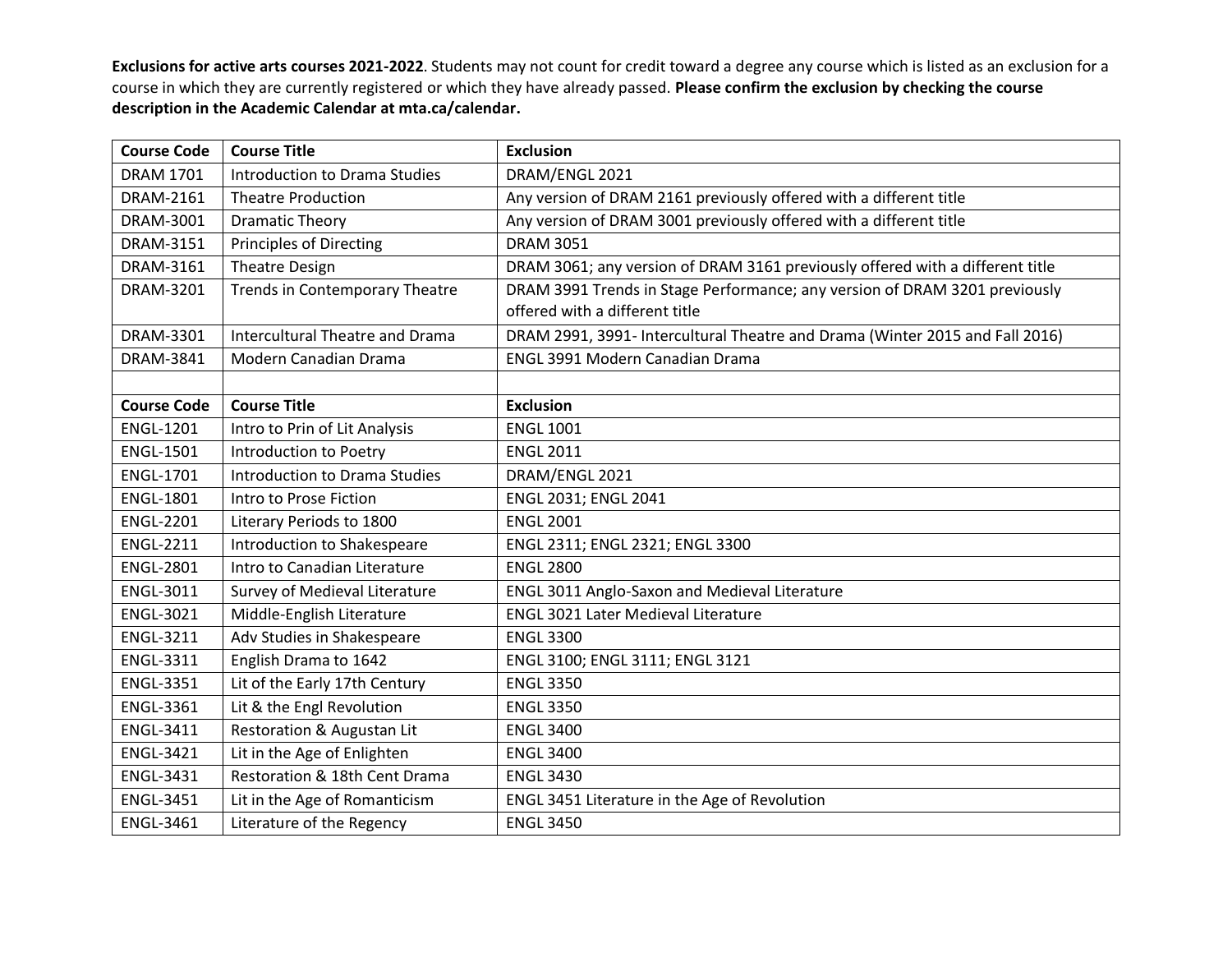| <b>ENGL-3481</b>   | Early Victorian Literature           | <b>ENGL 3450</b>                                                                  |
|--------------------|--------------------------------------|-----------------------------------------------------------------------------------|
| <b>ENGL-3491</b>   | Late Victorian Literature            | <b>ENGL 3450</b>                                                                  |
| <b>ENGL-3511</b>   | Early 20th Century Br Lit            | <b>ENGL 3511 The Rise of Modernism</b>                                            |
| <b>ENGL-3521</b>   | <b>British Literature Since 1945</b> | Any version of ENGL 3521 previously offered with another title                    |
| <b>ENGL-3551</b>   | Development of Modern Drama          | <b>ENGL 3500</b>                                                                  |
| <b>ENGL-3561</b>   | Contemporary Drama                   | <b>ENGL 3500</b>                                                                  |
| <b>ENGL-3651</b>   | Lit by Women to the 20th Cent        | <b>ENGL 3650</b>                                                                  |
| <b>ENGL-3661</b>   | Lit by Women in the 20th Cent        | <b>ENGL 3650</b>                                                                  |
| <b>ENGL-3711</b>   | Am Lit From Col to Civil War         | <b>ENGL 3711 Early American Literature</b>                                        |
| <b>ENGL-3721</b>   | Am Lit Civil War to Present          | ENGL 3721 Twentieth Century American Literature                                   |
| <b>ENGL-3751</b>   | Post-Colonial African Lit            | <b>ENGL 3751 Literatures of the South Pacific and Africa</b>                      |
| <b>ENGL-3761</b>   | Lit of Australia, NZ & S Pacif       | ENGL 3751 Literatures of the South Pacific and Africa                             |
| <b>ENGL-3771</b>   | Caribbean Literature                 | ENGL 3761 Literatures of South East Asia and Caribbean                            |
| <b>ENGL-3801</b>   | Cdn Lit from Beginning to 1914       | <b>ENGL 3810</b>                                                                  |
| <b>ENGL-3811</b>   | <b>Canadian Modernism</b>            | <b>ENGL 3820</b>                                                                  |
| <b>ENGL-3821</b>   | The Canadian Postmodern              | <b>ENGL 3820</b>                                                                  |
| <b>ENGL-3831</b>   | Aspects of Canadian Literature       | <b>ENGL 3810</b>                                                                  |
| <b>ENGL-3841</b>   | Modern Canadian Drama                | <b>ENGL 3991 Modern Canadian Drama</b>                                            |
| <b>ENGL-3850F</b>  | <b>Creative Writing</b>              | ENGL 3851; ENGL 3861                                                              |
| <b>ENGL-3850W</b>  | <b>Creative Writing</b>              | ENGL 3851; ENGL 3861                                                              |
| <b>ENGL-3851</b>   | <b>Creative Writing</b>              | ENGL 3850; ENGL 3861                                                              |
| <b>ENGL-3871</b>   | Contemporary Lit Theory I            | <b>ENGL 3880</b>                                                                  |
| <b>ENGL-3881</b>   | Contemporary Lit & Theory II         | <b>ENGL 3880</b>                                                                  |
| <b>ENGL-3951</b>   | Literature and the Natural World     | ENGL 3991 Lit. and the Natural World (Winter 2016); ENGL 3991 Lit. and the World: |
|                    |                                      | Ecopoetics (Winter 2017)                                                          |
|                    |                                      |                                                                                   |
| <b>Course Code</b> | <b>Course Title</b>                  | <b>Exclusion</b>                                                                  |
| <b>FINA-2201</b>   | Intaglio and Relief                  | Any version of FINA 2201 previously offered with a different title                |
| <b>FINA-2211</b>   | Lithography                          | Any version of FINA 2211 previously offered with a different title                |
| <b>FINA-3101</b>   | <b>Intermediate Drawing</b>          | Any version of FINA 3101 previously offered with a different title                |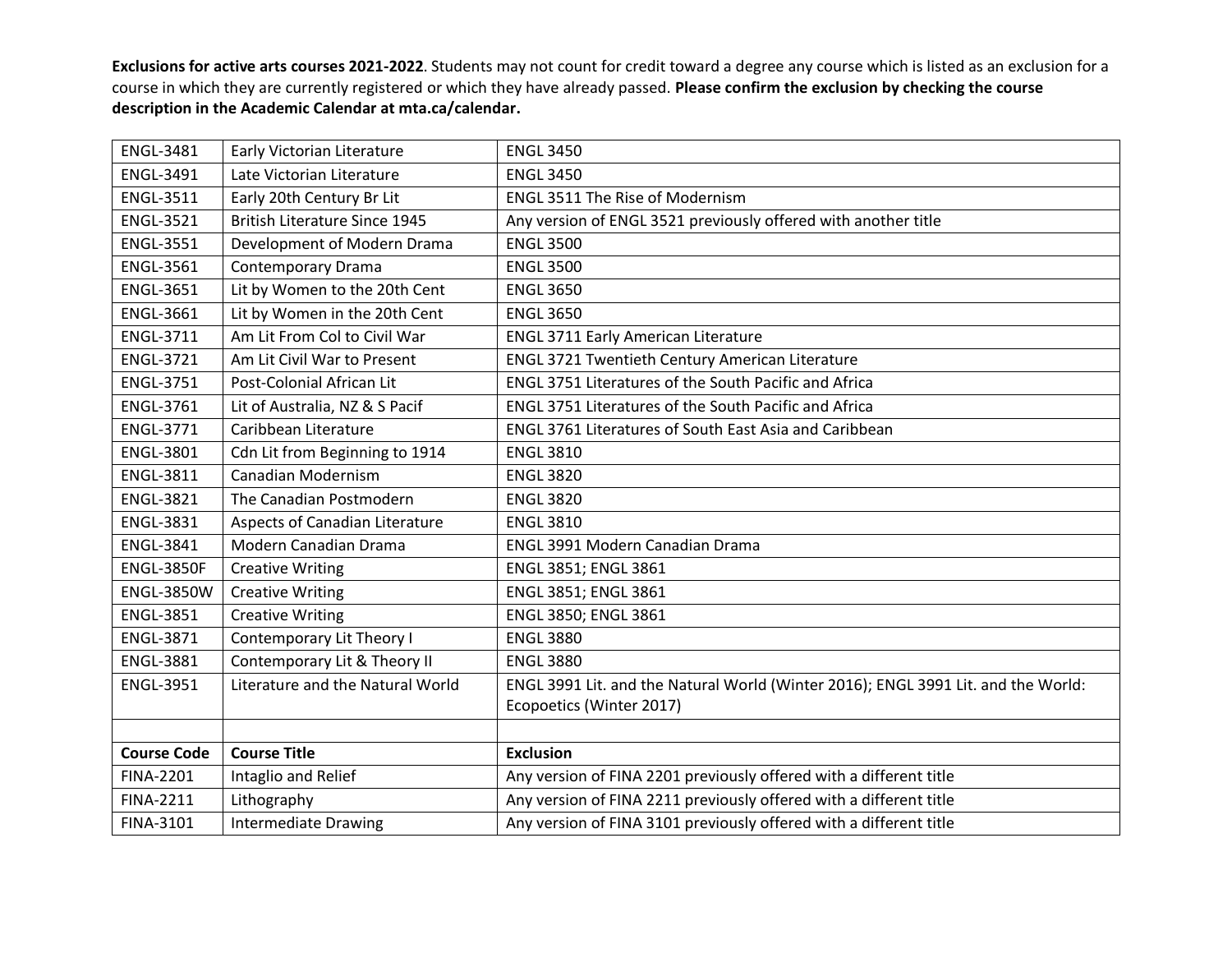| <b>FINA-3111</b>   | Topics in Intermediate Drawing            | Any version of FINA 3111 previously offered with a different title                |
|--------------------|-------------------------------------------|-----------------------------------------------------------------------------------|
|                    |                                           |                                                                                   |
| <b>Course Code</b> | <b>Course Title</b>                       | <b>Exclusion</b>                                                                  |
| <b>FINH-2101</b>   | Introduction to Art History               | FINA 2011; FINH 2011                                                              |
| <b>FINH-2111</b>   | <b>Contexts of Art and Museum Culture</b> | Any version of FINH 2111 previously offered with a different title                |
| <b>FINH 3081</b>   | Women and Gender in Art                   | Any version of FINH 3081 previously offered with a different title                |
| FINH-4301          | <b>Curating Art and Critical Writing</b>  | FINH 4091 Advanced Seminar: Curating Art and Critical Writing; FINH 4091 Advanced |
|                    |                                           | Seminar: Curating Art                                                             |
| FINH-4311          | Art and Archives                          | FINH 4091 Advanced Seminar: Art and The Archives; FINH 4091 Advanced Seminar: Art |
|                    |                                           | & Archives                                                                        |
|                    |                                           |                                                                                   |
| <b>Course Code</b> | <b>Course Title</b>                       | <b>Exclusion</b>                                                                  |
| <b>FREN-1811</b>   | <b>Cultural Aspects of French Canada</b>  | Any version of FREN 1811 previously offered with a different title                |
| FREN-3131          | <b>Francais Oral Avance</b>               | Any version of FREN 3131 previously offered with a different title                |
| FREN-3301          | L'Epoque de Louis XIV                     | Any version of FREN 3301 previously offered with a different title                |
| FREN-3401          | Le Siecle Des Lumieres                    | Any version of FREN 3401 previously offered with a different title                |
| FREN-3511          | L'Epoque du Naturalisme                   | <b>FREN 3521</b>                                                                  |
| FREN-3771          | La création dans la littérature du Can    | Any version of FREN 3771 previously offered with a different title                |
|                    | fr                                        |                                                                                   |
| <b>FREN 3811</b>   | Images et textes                          | Any version of FREN 3811 previously offered with a different title                |
| FREN-4001          | Atelier de stylistique                    | Any version of FREN 4001 previously offered with a different title                |
|                    |                                           |                                                                                   |
| <b>Course Code</b> | <b>Course Title</b>                       | <b>Exclusion</b>                                                                  |
| GERM-1001          | Elementary German I                       | <b>GERM 1000</b>                                                                  |
| GERM-1011          | <b>Elementary German II</b>               | <b>GERM 1000</b>                                                                  |
| GERM-2001          | Intermediate German I                     | <b>GERM 2000</b>                                                                  |
| GERM-2011          | Intermediate German II                    | <b>GERM 2000</b>                                                                  |
| GERM-3001          | <b>Advanced German I</b>                  | <b>GERM 3000</b>                                                                  |
|                    |                                           |                                                                                   |
| <b>Course Code</b> | <b>Course Title</b>                       | <b>Exclusion</b>                                                                  |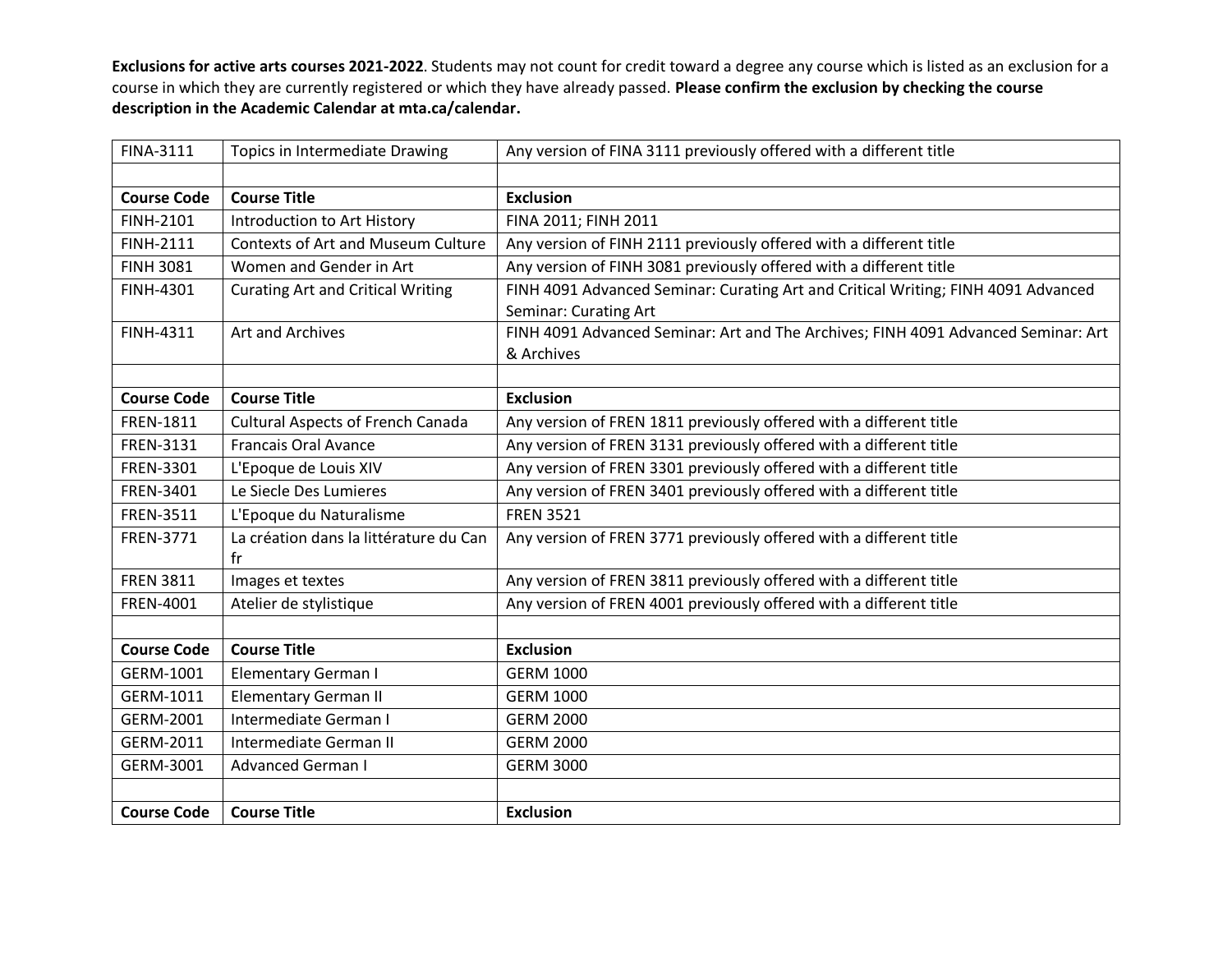| GREK-1001          | <b>Introductory Ancient Greek I</b>  | <b>GREK 1000</b>                                                              |
|--------------------|--------------------------------------|-------------------------------------------------------------------------------|
| GREK-1101          | <b>Introductory Ancient Greek II</b> | <b>GREK 1000</b>                                                              |
|                    |                                      |                                                                               |
| <b>Course Code</b> | <b>Course Title</b>                  | <b>Exclusion</b>                                                              |
| HIST-1601          | Old and New Nations in North         | Any version of HIST 1601 previously offered with a different title            |
|                    | America                              |                                                                               |
| HIST-1661          | France in the Age of Revolutio       | <b>HIST 3371</b>                                                              |
| HIST-1671          | Women & Gender in Mdn Europe         | <b>HIST 3361</b>                                                              |
| HIST-1681          | The Uses and Abuses of History       | HIST 1991 The Uses and Abuses of History                                      |
| HIST-1691          | Amer Soc Movements in the 60         | HIST 1991 American Social Movements in the 60s                                |
| HIST-2001          | Europe During the Mediaeval Er       | HIST 2000; any version of HIST 2001 previously offered with a different title |
| HIST-2011          | <b>Europe During the Renaissance</b> | HIST 2000; any version of HIST 2011 previously offered with a different title |
| HIST-2021          | Alex the Great & Hellen World        | HIST/CLAS 3011                                                                |
| HIST-2031          | Early Modern Europe, 1500-1800       | HIST 2010 HIST 2500                                                           |
| HIST-2041          | Europe in 19th Century               | HIST 2010 HIST 2500                                                           |
| HIST-2411          | Canada to 1871                       | HIST 2410 3100 3250                                                           |
| HIST-2421          | Canada After 1871                    | HIST 2410 3100 3250                                                           |
| HIST-2511          | The American Exp to 1865             | HIST 2510 3650                                                                |
| <b>HIST-2521</b>   | The American Exp After 1865          | HIST 2510 3650                                                                |
| HIST-2731          | Asia in World History                | HIST 2700; any version of HIST 2731 previously offered with a different title |
| HIST-2741          | Asia, the World, & Big History       | <b>HIST 2721</b>                                                              |
| HIST-3121          | The Renaissance                      | HIST 3110; any version of HIST 3121 previously offered with a different title |
| HIST-3141          | Early Mediaeval Europe               | HIST 3050; HIST 3141 Celtic and Germanic Europe to the Age of Charlemagne     |
| HIST-3151          | Europe in the High Middle Ages       | HIST 3050; HIST 3151 Europe in the Age of Chivalry                            |
| HIST-3211          | Revolut & Stab: Early Britain        | <b>HIST 3400</b>                                                              |
| HIST-3231          | <b>Britain's Global Hegemony</b>     | Any version of HIST 3231 previously offered with a different title            |
| HIST-3241          | <b>Britain's Retreat from Power</b>  | Any version of HIST 3241 previously offered with a different title            |
| HIST-3251          | British Social Struc 1750-1850       | HIST 3400; any version of HIST 3251 previously offered with a different title |
| HIST-3301          | Europe, 1900-1945                    | <b>HIST 3390</b>                                                              |
| HIST-3311          | Europe Since 1945                    | <b>HIST 3390</b>                                                              |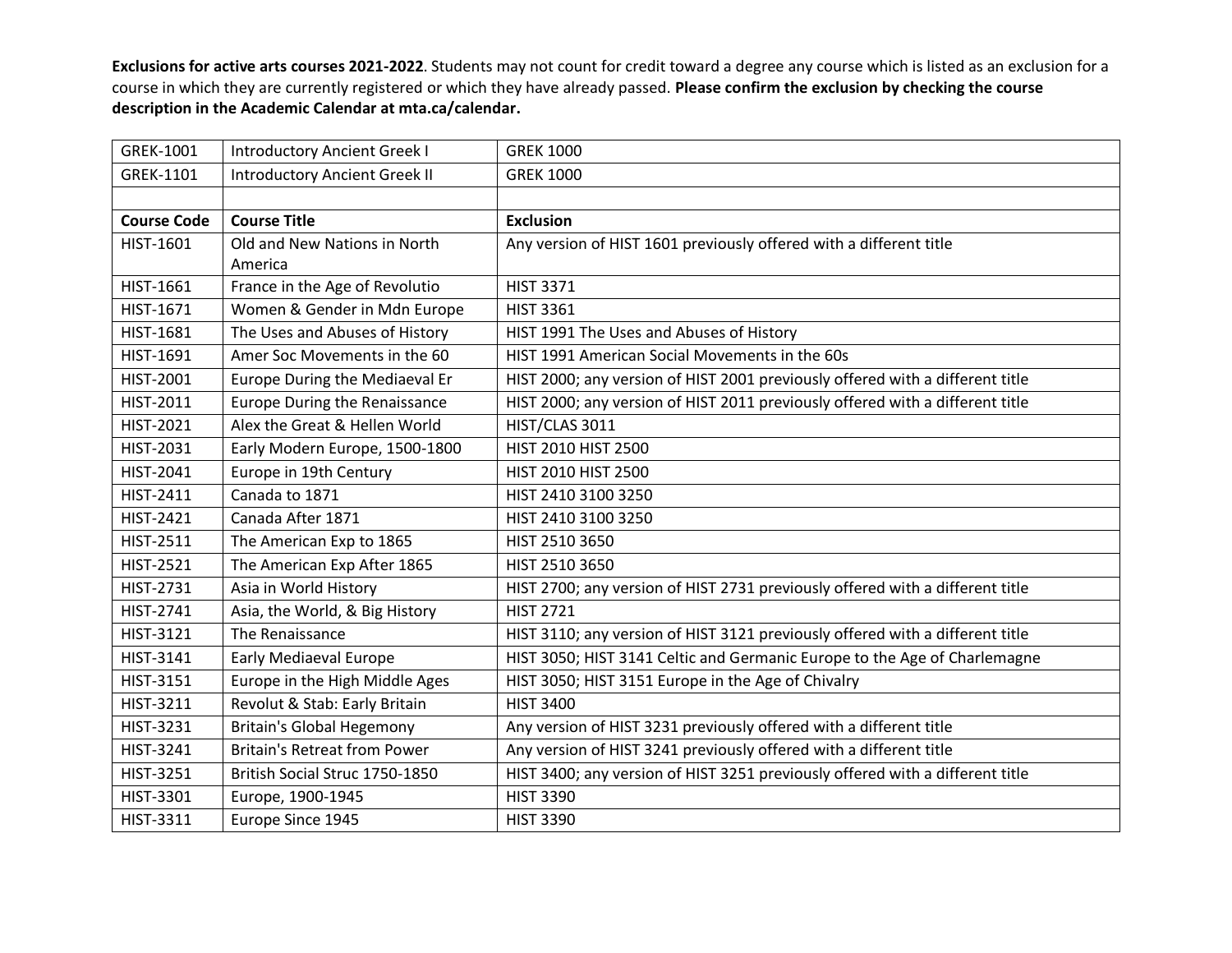| HIST-3321          | War & Soc in Europe, 1400-1815       | HIST 3600 3380                                                                     |
|--------------------|--------------------------------------|------------------------------------------------------------------------------------|
| HIST-3331          | War & Soc in Europe, 1815-1945       | HIST 3600 3380                                                                     |
| HIST-3361          | Culture & Society in Mod Eur         | <b>HIST 3360</b>                                                                   |
| HIST-3401          | The Atlantic Region                  | HIST 3420 3451 any version of HIST 3401 previously offered with a different title  |
| HIST-3411          | New France                           | Any version of HIST 3411 previously offered with a different title                 |
| HIST-3431          | Quebec Fr Confed to Sovereignt       | Any version of HIST 3431 previously offered with a differed title                  |
| HIST-3481          | Religious & Spiritual Traditions in  | Any version of HIST/RELG 3481 previously offered with a different title            |
|                    | Canada                               |                                                                                    |
| HIST-3511          | <b>Colonial America</b>              | HIST 3550; any version of HIST 3511 previously offered with a different title      |
| HIST-3541          | Challenges to U.S. Modernity         | HIST 3520; HIST 3521; HIST 3991 US during the 20s & 30s if taken in 11/WI or 12/WI |
| HIST-3621          | Christianity in Christendom          | HIST/RELG 3620; any version of HIST 3621 previously offered with a different title |
| HIST-3631          | The Fracturing of Christendom        | <b>HIST 3131</b>                                                                   |
| HIST-3761          | Japan & Making of Modern Asia        | HIST/POLS 3731 HIST 3751; any version of HIST 3761 offered with a different title  |
| HIST-4101          | Adv Tpcs in Early Mediaeval          | <b>HIST 4110</b>                                                                   |
| HIST-4111          | Adv Tpcs in Late Mediaeval           | <b>HIST 4110</b>                                                                   |
| HIST-4221          | Adv Top in Renaissance History       | <b>HIST 4220</b>                                                                   |
| HIST-4231          | Adv Top in Reformation History       | <b>HIST 4220</b>                                                                   |
| HIST-4271          | 20th Century British History         | HIST 4600; HIST 4250                                                               |
| <b>HIST-4420F</b>  | The Atlantic Provinces               | <b>HIST 4100</b>                                                                   |
| <b>HIST-4420W</b>  | The Atlantic Provinces               | <b>HIST 4100</b>                                                                   |
| HIST-4441          | <b>Modern Canadian History</b>       | <b>HIST 4440</b>                                                                   |
| HIST-4461          | Modern Canadian Women's Histor       | HIST 4951 Canadian Women's History                                                 |
| HIST-4901          | <b>Archives and Research Methods</b> | Any version of HIST 4901 previously offered with a different title                 |
|                    |                                      |                                                                                    |
| <b>Course Code</b> | <b>Course Title</b>                  | <b>Exclusion</b>                                                                   |
| MUSC-1201          | Intro to Music History and Lit       | MUSC 2001; Any version of MUSC 1201 previously offered with a different title      |
| MUSC-1211          | Music History & Literature           | Any version of MUSC 1211 previously offered with a different title                 |
| MUSC-1601          | Collaborative Keyboard I             | MUSC 2603 Collaborative Keyboard I                                                 |
| MUSC 1669-         | New Brunswick Youth Orchestra        | Any version of MUSC 1699-4699 previously offered with a different title            |
| 4699               |                                      |                                                                                    |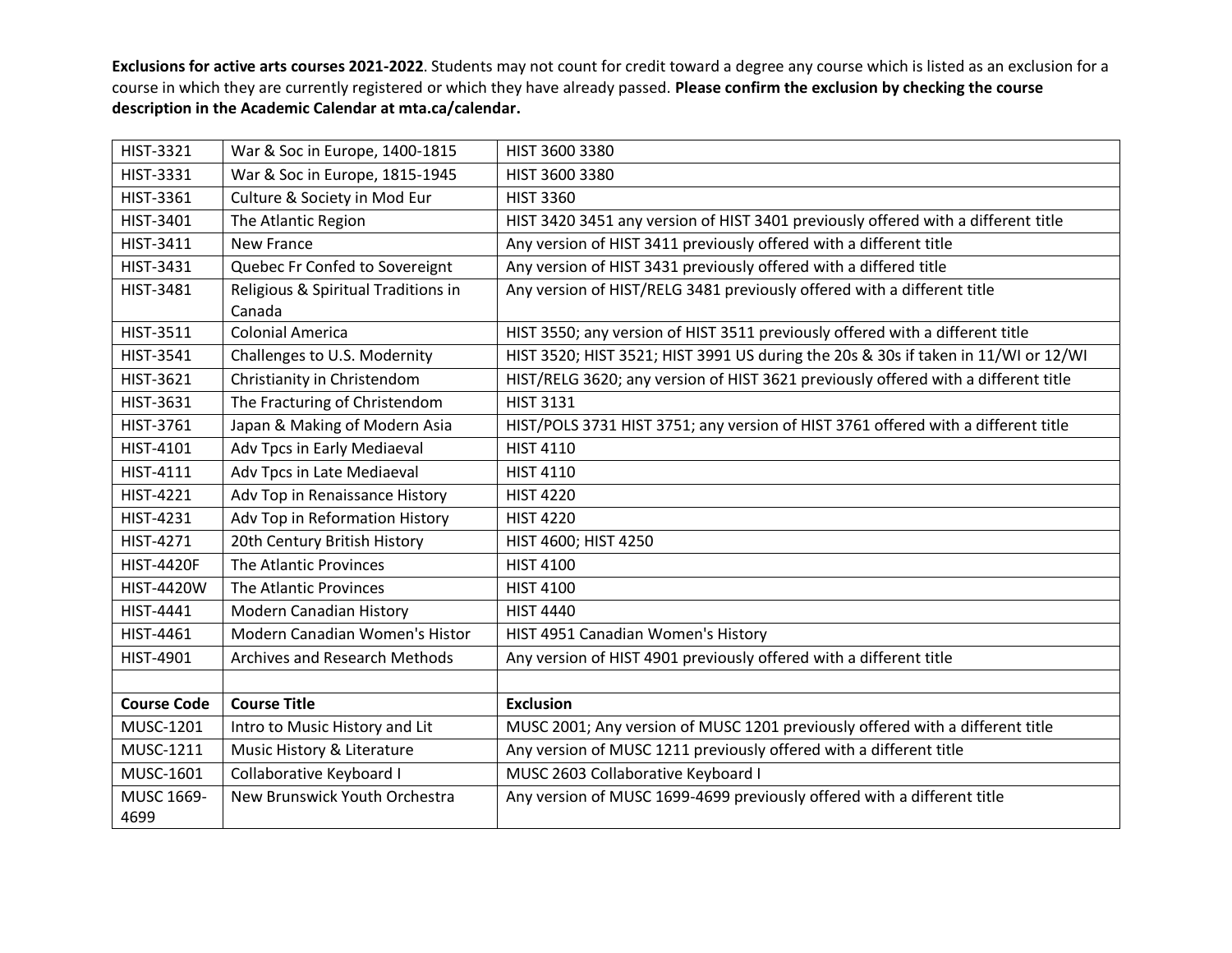| MUSC-2001         | <b>Introduction to Music</b>            | <b>MUSC 1201</b>                                                              |
|-------------------|-----------------------------------------|-------------------------------------------------------------------------------|
| MUSC-2141         | <b>Composition &amp; Music Tech. I</b>  | Any version of MUSC 2141 previously offered with a different title            |
| <b>MUSC-2151</b>  | <b>Composition &amp; Music Tech II</b>  | Any version of MUSC 2151 previously offered with a different title            |
| MUSC-2201         | Music History & Literature II           | Any version of MUSC 2201 previously offered with a different title            |
| MUSC-2211         | Music History & Literature III          | Any version of MUSC 2211 previously offered with a different title            |
| <b>MUSC-2603F</b> | Collaborative Keyboard II               | MUSC 3603 Collaborative Keyboard II                                           |
| MUSC-             | Collaborative Keyboard II               | MUSC 3603 Collaborative Keyboard II                                           |
| 2603W             |                                         |                                                                               |
| MUSC-3121         | Orchestration                           | Any version of MUSC 3121 previously offered with a different title; MUSC 3131 |
| MUSC-3141         | <b>Composition &amp; Music Tech III</b> | Any version of MUSC 3141 previously offered with a different title            |
| MUSC-3151         | <b>Composition &amp; Music Tech IV</b>  | Any version of MUSC 3151 previously offered with a different title            |
| MUSC-3161         | Arranging                               | Any version of MUSC 3161 previously offered with a different title; MUSC 3171 |
| MUSC-3201         | Opera History                           | MUSC 3211 History of Opera                                                    |
| MUSC-3221         | Keyboard Literature                     | MUSC 3211 Keyboard Literature                                                 |
| MUSC-3261         | <b>Women and Music</b>                  | MUSC 3211 Women in Music; MUSC 2221                                           |
| MUSC-3271         | <b>Modern Music Theatre</b>             | MUSC 3211 Musical Theatre; MUSC 2231                                          |
| MUSC-3281         | The Beatles                             | MUSC 3991 The Beatles                                                         |
| MUSC-3301         | <b>Vocal Pedagogy</b>                   | Any version of MUSC 3301 previously offered with a different title            |
| MUSC-3351         | <b>Percussion Methods</b>               | <b>MUSC 4351</b>                                                              |
| MUSC-3511         | <b>Applied Music VI</b>                 | MUSC 3581; MUSC 3591                                                          |
| MUSC-3581         | App Music VI / Shared Recital           | MUSC 3511; MUSC 3591                                                          |
| MUSC-3591         | Applied Music VI / Full Recital         | MUSC 3511; MUSC 3581                                                          |
| <b>MUSC-3603F</b> | <b>Collaborative Keyboard III</b>       | MUSC 4601 Collaborative Keyboard III; MUSC 4603 Collaborative Keyboard III    |
| MUSC-             | <b>Collaborative Keyboard III</b>       | MUSC 4601 Collaborative Keyboard III; MUSC 4603 Collaborative Keyboard III    |
| 3603W             |                                         |                                                                               |
| MUSC-3801         | Jazz Improvisation                      | MUSC 3991/3993 Jazz Improvisation                                             |
| MUSC-3813         | Opera Workshop                          | MUSC 2679; MUSC 3679; MUSC 4679                                               |
| MUSC-4361         | Piano Pedagogy                          | Any version of MUSC 4361 previously offered with a different title            |
| MUSC-4581         | App Music Viii / Shared Recital         | MUSC 4511; MUSC 4591; any version of MUSC 4581 offered with a different title |
| MUSC-4591         | App Music Viii W Full Recital           | MUSC 4511; MUSC 4581; any version of MUSC 4591 offered with a different title |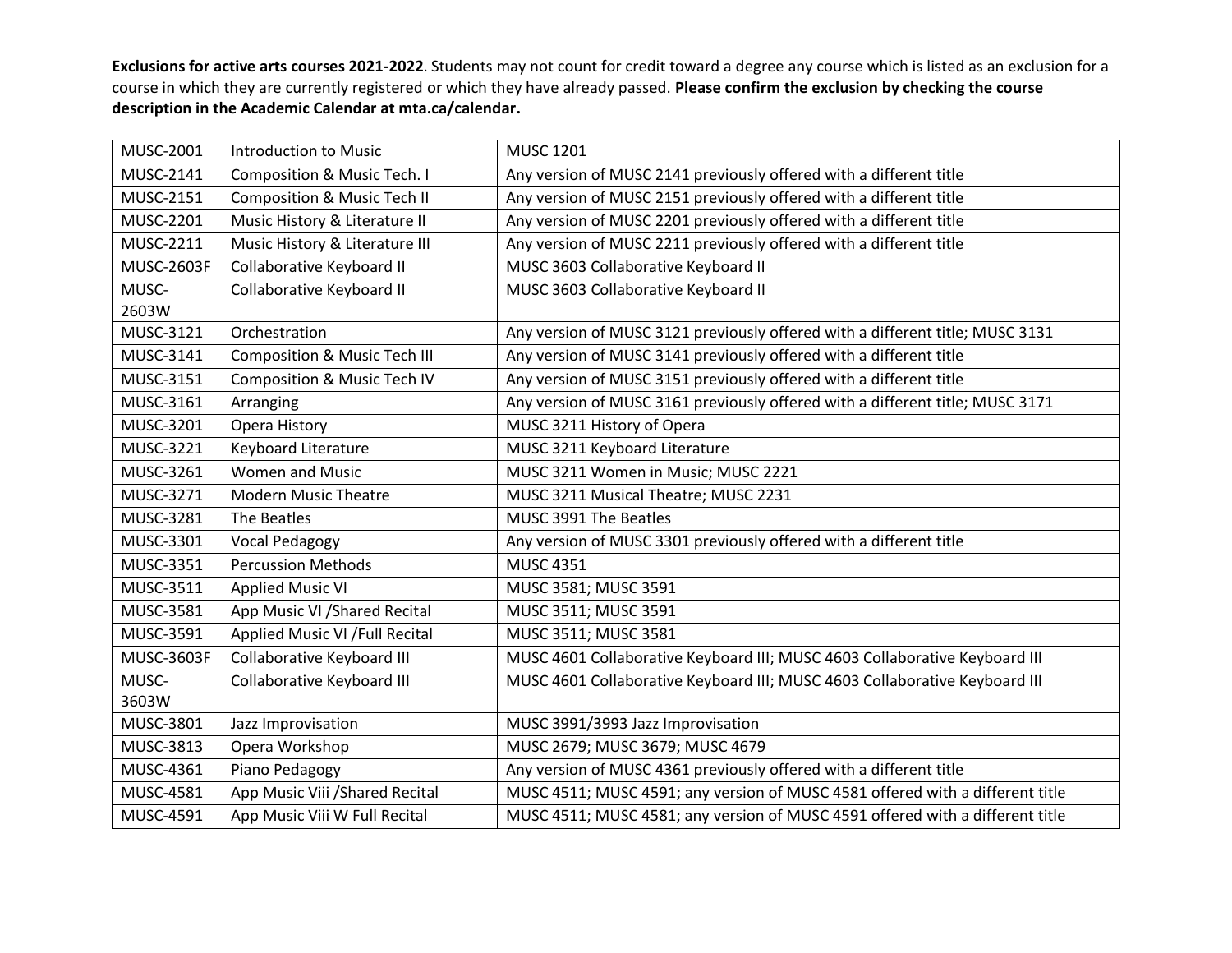| <b>MUSC-4803F</b>  | Performance Seminar              | MUSC 3993 Performance Seminar                                                      |
|--------------------|----------------------------------|------------------------------------------------------------------------------------|
| MUSC-              | Performance Seminar              | MUSC 3993 Performance Seminar                                                      |
| 4803W              |                                  |                                                                                    |
|                    |                                  |                                                                                    |
| <b>Course Code</b> | <b>Course Title</b>              | <b>Exclusion</b>                                                                   |
| PHIL-1601          | Plato's Republic                 | Any version of PHIL 1601 previously offered with a different title                 |
| PHIL-1611          | Self, Society & Freedom          | Any version of PHIL 1611 previously offered with a different title                 |
| PHIL-1621          | Reason, Will, & World            | Any version of PHIL 1991 previously offered with the title The Story of Reason     |
| PHIL-2301          | Intro to Feminist Philosophy     | Any version of PHIL 2991 previously offered with this title                        |
| PHIL-2611          | Introductory Logic               | Any version of PHIL 2611 previously offered with a different title; PHIL 2621      |
| <b>PHIL-3240F</b>  | Kant                             | <b>PHIL 4200</b>                                                                   |
| PHIL-3240W         | Kant                             | <b>PHIL 4200</b>                                                                   |
| PHIL-3301          | Analytic Phil. in Origin         | PHIL 3991 Analytic Philosophy: Origins to 1950                                     |
| PHIL-3311          | Analytic Phil. in Progress       | PHIL 4611 Analytic Phil: 1950 to Present; PHIL 3991 Analytic Phil: 1950 to Present |
| PHIL-3351          | Phenomenology and Existentialism | PHIL 3991 Phenomenology and Existentialism                                         |
| <b>PHIL 3741</b>   | Philosophy of Disability         | PHIL 4991 Philosophy of Disability                                                 |
| PHIL-4001          | History of Philosophy            | Any version of PHIL 4101 in which the same material was covered                    |
|                    |                                  |                                                                                    |
| <b>Course Code</b> | <b>Course Title</b>              | <b>Exclusion</b>                                                                   |
| <b>RELG 1001</b>   | Intro to Compassionate           | RELG 1991 Compassionate Communities                                                |
|                    | Communities                      |                                                                                    |
| <b>RELG-1621</b>   | Death in Asian Religions         | RELG 1991 Death and the Afterlife in Asian Religions                               |
| RELG-1641          | Religion, the Body, Sexuality    | Any version of RELG 1641 previously offered with a different title                 |
| RELG-1671          | Sacred Space, Holy Land          | RELG 1671 Sacred Space and Pilgrimage                                              |
| RELG-2401          | Intro to Eastern Religions       | <b>RELG 2211</b>                                                                   |
| <b>RELG-2521</b>   | Food Practices & Asian Religio   | RELG 2991 Food Practices and East Asian Religions                                  |
| <b>RELG-2801</b>   | Intro to Western Religions       | <b>RELG 2201</b>                                                                   |
| <b>RELG-2811</b>   | Intro to the Bible I: Hebrew     | <b>RELG 2001</b>                                                                   |
| <b>RELG-2821</b>   | Intro to Bible II: N Testament   | <b>RELG 2011</b>                                                                   |
| <b>RELG-2831</b>   | Faith and Doubt                  | <b>RELG 2501</b>                                                                   |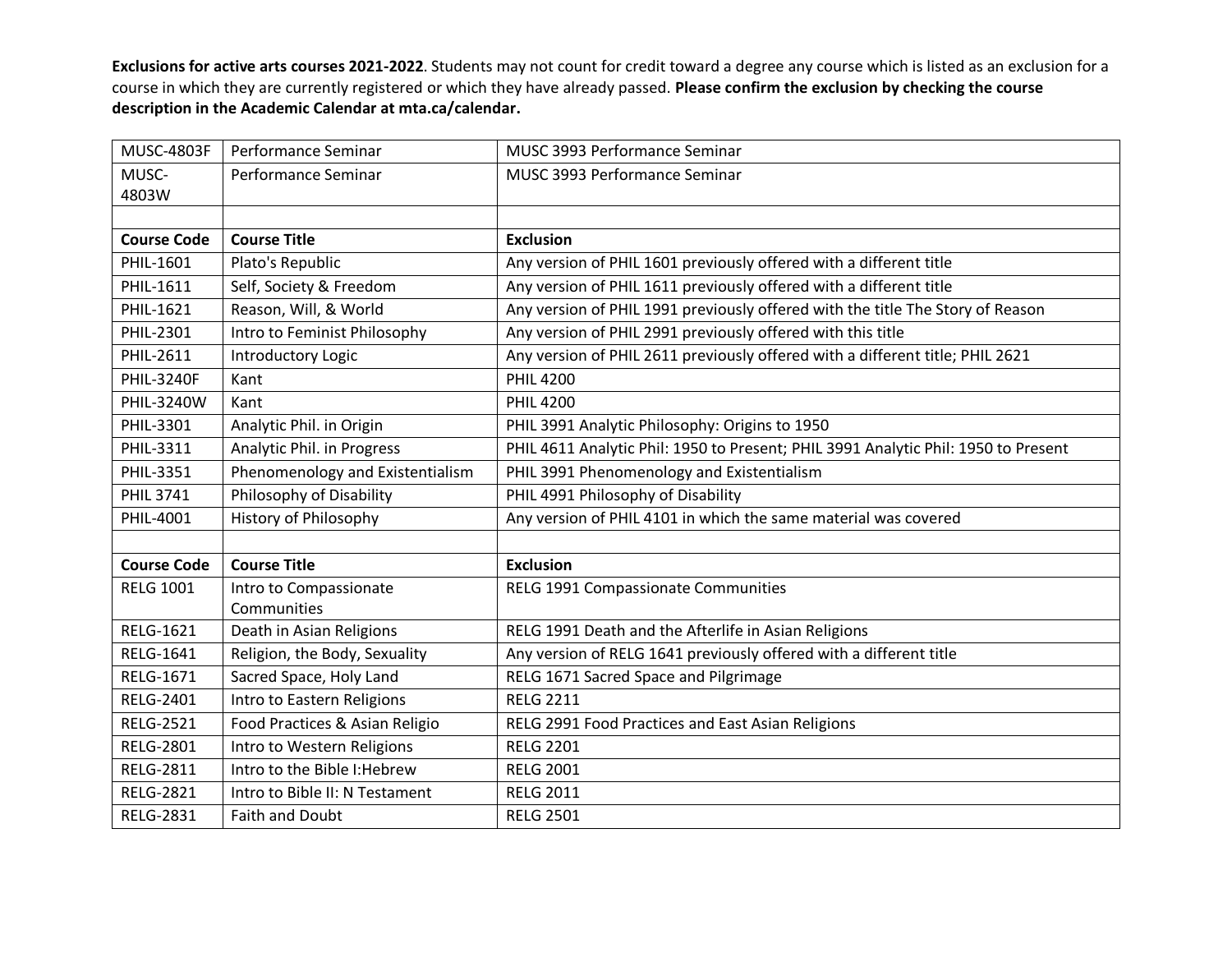| <b>RELG-2841</b>   | <b>Apocalyptic Consciousness</b>       | <b>RELG 2031</b>                                                             |
|--------------------|----------------------------------------|------------------------------------------------------------------------------|
| RELG-3001          | Hinduism                               | <b>RELG 3261</b>                                                             |
| RELG-3101          | <b>Buddhism</b>                        | <b>RELG 3271</b>                                                             |
| <b>RELG-3321</b>   | Sacred Place in East Asia              | RELG 3991 Sacred Space in East Asia                                          |
| RELG-3481          | Religious & Spiritual Traditions in    | Any version of HIST/RELG 3481 previously offered with a different title      |
|                    | Canada                                 |                                                                              |
| <b>RELG-3501</b>   | Judaism                                | <b>RELG 3241</b>                                                             |
| RELG-3621          | Christianity in Christendom            | HIST/RELG 3620; any version of HIST/RELG 3621 offered with a different title |
| RELG-3631          | The Fracturing of Christendom          | <b>HIST 3131</b>                                                             |
| RELG-3661          | <b>Christian Trad &amp; University</b> | <b>RELG 2601</b>                                                             |
| RELG-3701          | Islam                                  | <b>RELG 3291</b>                                                             |
| RELG-3901          | Approaching the Ultimate               | Any version of RELG 3901 previously offered with a different title           |
| RELG-3911          | Contemp. Ethical Issues (west)         | Any version of RELG 3911 previously offered with a different title           |
| RELG-3921          | Contemp Eastern Ethical Issues         | Any version of RELG 3921 previously offered with a different title           |
| RELG-3941          | Religion, Revolution, Violence         | <b>RELG 3231</b>                                                             |
| <b>RELG-4401</b>   | Ascetics, Saints, Scoundrels           | Any version of RELG 4401 previously offered with a different title           |
| <b>RELG-4821</b>   | The Authority of the Text              | Any version of RELG 4821 previously offered with a different title           |
| <b>RELG-4861</b>   | The Quest for the Hist Jesus           | RELG 4991 The Quest for the Historical Jesus                                 |
|                    |                                        |                                                                              |
| <b>Course Code</b> | <b>Course Title</b>                    | <b>Exclusion</b>                                                             |
| SPAN-1101          | <b>Introductory Spanish I</b>          | <b>SPAN 1100</b>                                                             |
| SPAN-1111          | <b>Introductory Spanish II</b>         | <b>SPAN 1100</b>                                                             |
| SPAN-1811          | Latin America in Its Own Voice         | <b>SPAN 2011</b>                                                             |
| <b>SPAN 1821</b>   | Spain: A Mosaic of Cultures            | <b>SPAN 1801</b>                                                             |
| SPAN-2101          | Intermediate Spanish I                 | <b>SPAN 2100</b>                                                             |
| SPAN-2111          | Intermediate Spanish II                | <b>SPAN 2100</b>                                                             |
| <b>SPAN 3821</b>   | Visual Culture of the Hispanic World   | SPAN 4201, SPAN 4991 Visual Culture of the Hispanic World                    |
|                    |                                        |                                                                              |
| <b>Course Code</b> | <b>Course Title</b>                    | <b>Exclusion</b>                                                             |
| <b>VMCS 1821</b>   | Spain: A Mosaic of Cultures            | <b>SPAN 1801</b>                                                             |